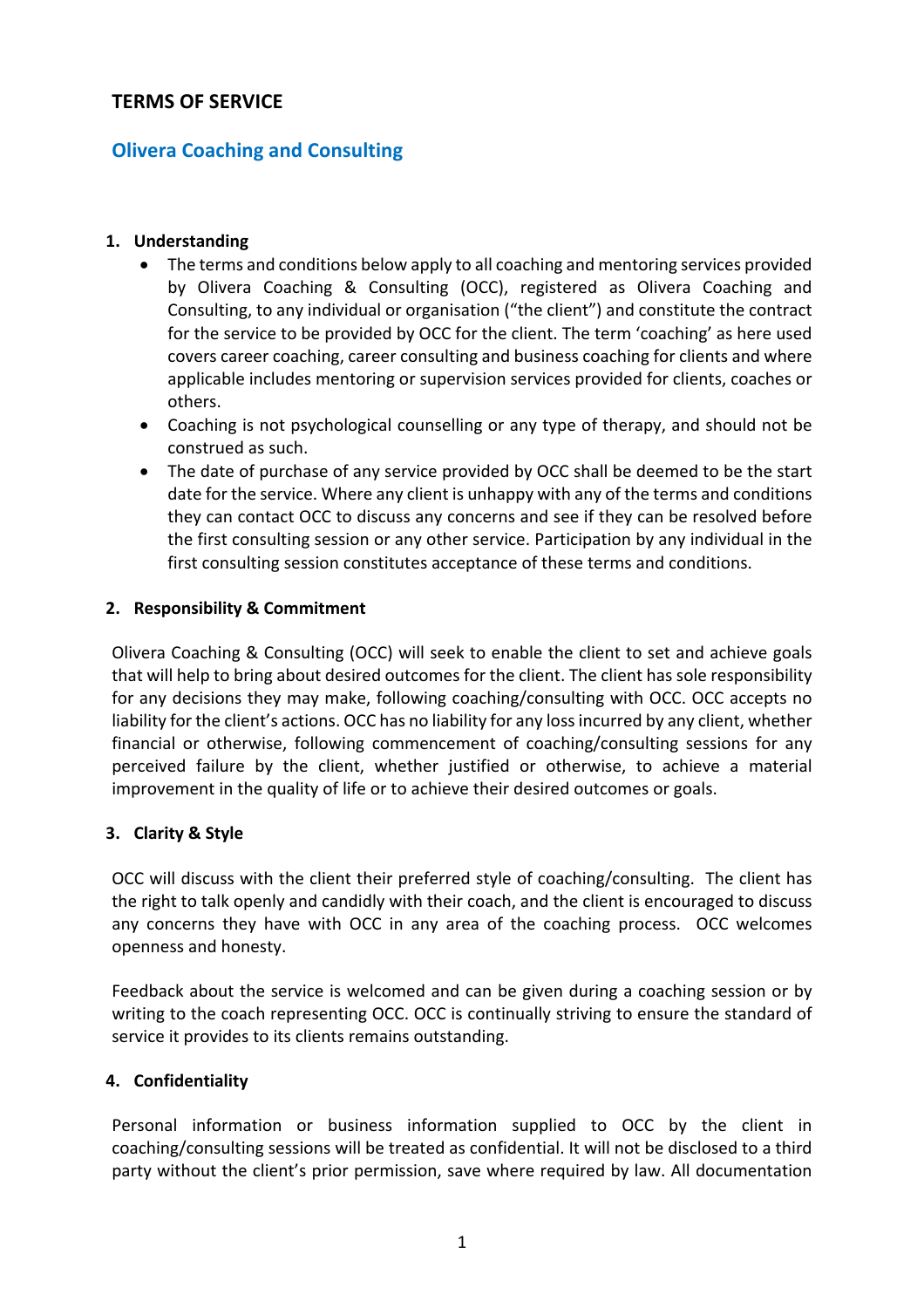and information relating to the client will be held according to the GDPR 2018, except as permitted by the client in writing or as required by law.

# **5. Payment**

- In return for the fees payable by the client (or by a third party on their behalf), OCC agrees to provide the service as listed on the website and in accordance with the terms and conditions set out below. The client agrees to pay fees for the service on the terms and conditions set out below (in situations where a third party pays the fees, the third party counts as an agent acting on behalf of the client).
- Fees can be paid by credit cards or money transfer online platforms. The invoice will be sent to the clients by e-mail unless otherwise requested.
- Fees are payable at least 7 days in advance of each coaching/consulting session. Where payment has not been received by OCC in advance of a session OCC is not obliged to provide the session.

# **6. Refunds**

Any client who is dissatisfied with any **coaching/consulting session** can ask for a full refund for that particular video coaching session and this will be given, provided that the request for a refund has been made within five (5) days of the coaching session. In such cases, the client is required to put this in writing outlining their reasons for the dissatisfaction. If a client obtains a refund for a session in accordance with this clause, then the client and OCC each have the option to terminate this contract immediately, confirming such termination by email or letter. If either party does terminate this contract in such circumstances, then OCC will have no obligation to provide any further coaching sessions to the client and the client will, in turn, will be entitled to a refund for any future coaching sessions for which they have already paid which are no longer to be provided.

OCC will provide a refund for any of the **written services** under the following conditions:

- Full refund if the customer has paid for the service but it has not yet been delivered. Written email confirmation is required to request a refund.
- Partial refund if the service is performed but the customer deems it unsatisfactory within 5 calendar days of the service being delivered. Written email confirmation is required to request a refund. The Client will agree to never use and delete all the material produced until that point (from computer and cloud storage).
- Because OCC make it very clear that it does not guarantee any professional, educational, financial, or any other outcomes, and the service fee is for the writing, advice, and recommendations outlined in each service's scope, we do not offer refunds 5 calendar days after the service has been delivered. At this point, all sales are final. The Client will agree to never use and delete all the material produced until that point (from computer and cloud storage).

# **7. Cancellation & Rearranging Sessions**

If the client needs to rearrange a coaching/consulting session, they should provide a 24 hours' notice. No refunds will be given to clients for unused sessions unless 24 hours' notice has been given. In exceptional circumstances OCC may need to rearrange a coaching session; in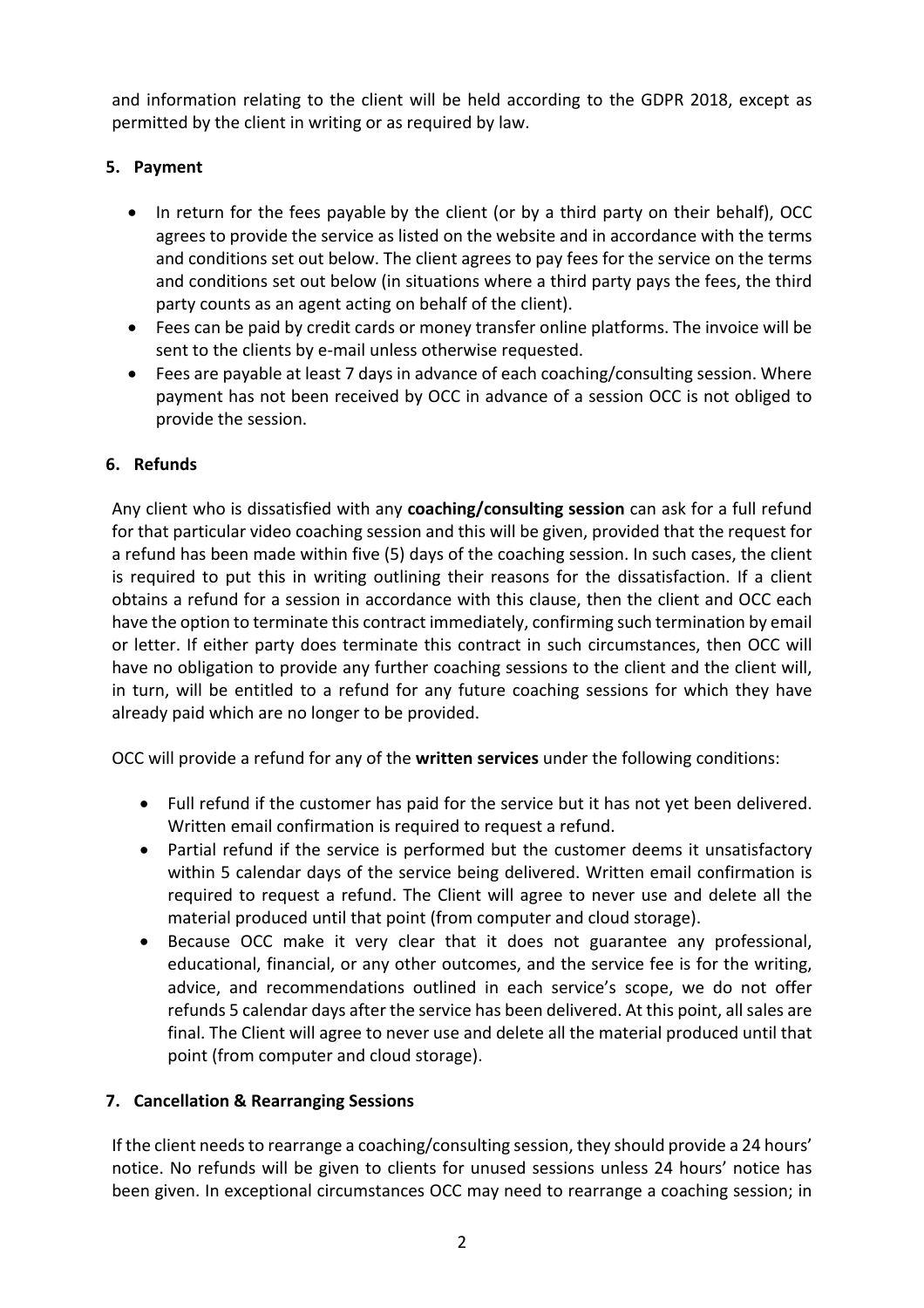these circumstances, OCC will use reasonable endeavours to provide a mutually satisfactory alternative appointment with the client.

If the Client cancels after beginning sessions and/or receiving services with OCC, they may only request a refund for the amount pertaining to remaining sessions or services. The Client will not have the right to cancel or request a refund after the services have been fully performed (after all sessions or services have been completed).

We reserve the right to modify or terminate services and the Client-Company relationship at any time for reasons such as, but not limited to, dangerous or criminal behaviour on the part of the Client, inappropriate or offensive behaviour from the Client, or irresponsible or disrespectful behavior from the Client. OCC will notify the Client with the reason for termination or modification and notice that it is effective immediately on the day that we contact the Client about modification or termination. In such situations, at the discretion of OCC, a refund may or may not be issued for any remaining sessions or services that were paid for but not completed.

### **8. ACCEPTANCE OF TERMS website**

Olivera Coaching & Consulting ( Olivera Anđelković ) owns and operates the website www.oliveracoaching.com and its related sites, applications (including mobile sites and applications), services and technology that are made available by Olivera Coaching & Consulting, together with any content, tools, forums, information sharing, and transactions available herein (collectively, the "Service").

These terms of service govern your access to and use of the Service ("Terms of Service"). The Terms of Service shall be deemed to include all other operating rules, policies and procedures that are referred to herein or that may otherwise be published by Olivera Coaching & Consulting from time to time (collectively, "Policies"), including without limitation, the following:

For purposes of these Terms of Service "User-client" shall mean either you as an individual or the entity on whose behalf you are accepting these Terms of Service and who is afforded all rights and bound by all terms hereunder. User represents that he/she/it is authorized to accept these Terms of Service.

IF YOU DO NOT AGREE TO ALL OF THE TERMS OF SERVICE, OR IF YOU ARE NOT ELIGIBLE OR AUTHORIZED TO ENTER INTO THIS AGREEMENT, THEN DO NOT USE OR DOWNLOAD OR OTHERWISE ACCESS ANY PART OF THE SERVICE. USING ALL OR ANY PART OF THE SERVICE WILL CONSTITUTE ACCEPTANCE AND CREATE A LEGALLY ENFORCEABLE CONTRACT UNDER WHICH YOU AGREE TO BE BOUND BY ALL OF THE TERMS OF SERVICE, WITHOUT MODIFICATION.

### **9. CHANGES**

Olivera Coaching & Consulting reserves the right, at its sole discretion, to modify or replace the Terms of Service (including any Policy), in whole or in part, at any time. Change notices may be communicated by postings at the Service, via email, or other reasonable means. Users should periodically check the Terms of Service for changes. Continued use of the Service following any change to the Terms of Service constitutes User's acceptance of those changes.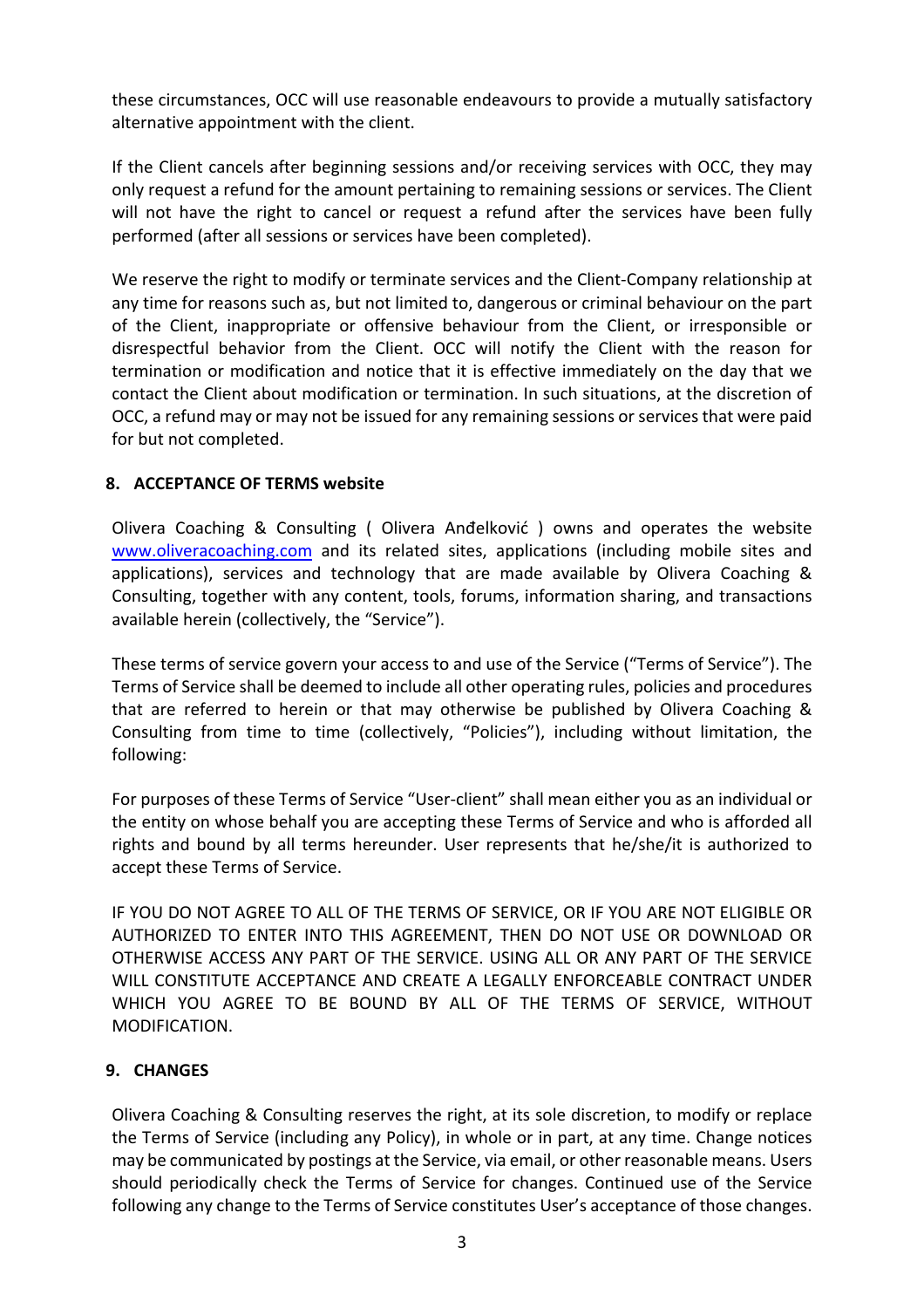The Terms of Service may not otherwise be amended, except by a written agreement executed by User and Olivera Coaching & Consulting.

Olivera Coaching & Consulting may terminate, modify or suspend the Service, in whole or in part, at any time, with or without notice.

## **10. ELIGIBILITY**

You must be at least 18 years of age to visit the Site and use the Service. If you do not so qualify, you are prohibited from accessing or using the Service. Olivera Coaching & Consulting will not collect personally identifiable information from any person that is actually known to us to be a child under the age of 18. If Olivera Coaching & Consulting is alerted that a User is under the age of 18, Olivera Coaching & Consulting will take steps to remove the User's content and terminate and/or block his/her access to the Service.

Olivera Coaching & Consulting may refuse to offer or continue offering the Service to any person and may change its eligibility criteria from time to time.

### **11. REGISTRATION/subscription**

Registration is not required as a condition of gaining access to the Service.

### **12. PRIVACY**

Olivera Coaching & Consulting's current Privacy Policy is available at which shall apply to any use of the Service and which may be modified by Olivera Coaching & Consulting in its discretion from time to time pursuant to the procedures set forth therein.

### **13. USER CONDUCT**

User may only use the Service for his/her personal and noncommercial use, or as part of an evaluation of the Service with regard to potential commercial use thereof. Any commercial use of the Service requires a separate written agreement with Olivera Coaching & Consulting.

User will comply with all applicable laws, regulations and rules in connection with the Service. Without limiting the foregoing, Users shall not use the Service for the purpose of money laundering, bid rigging, price fixing or other unlawful collusion, price signaling or exchange of competitively sensitive data or information.

User may not use the Service in violation of these Terms of Service.

User agrees not to take any action using any aspect of the Service, in any manner, that:

- is unlawful, deceptive, misleading, fraudulent, threatening, abusive, harassing, libelous, invasive of another's privacy, tortious, obscene, profane or which otherwise violates the Terms of Service;
- infringes any patent, trademark, trade secret, copyright, right of publicity, privacy right or other right of any party;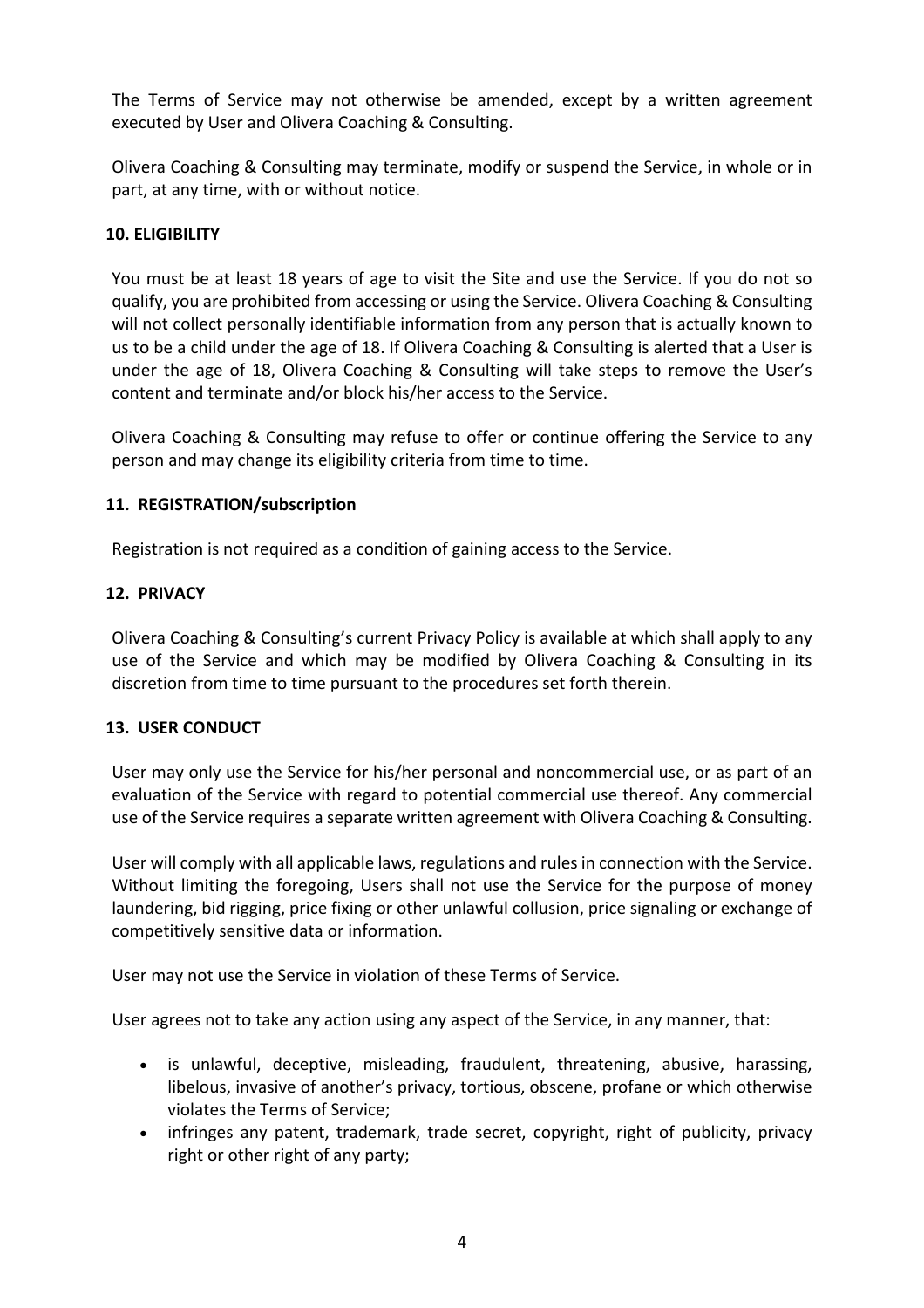- reveals any personal information about another individual, including another person's name, address, phone number, electronic mail address, credit card information or any other information that could be used to track, contact or impersonate that person;
- constitutes unauthorized or unsolicited advertising, junk or bulk e-mail ("spamming"), chain letters or any form of lottery or gambling;
- imposes an unreasonable or disproportionately large load on Olivera Coaching & Consulting's computing, storage or communications infrastructure, or attempts to gain unauthorized access to the Service, other accounts, computer systems or networks connected to the Service, through password mining or otherwise;
- contains software viruses or any other computer codes, files, or programs that are designed or intended to disrupt, damage, limit or interfere with the proper function of any software, hardware or network system or to damage or obtain unauthorized access to any system, data or other information of Olivera Coaching & Consulting or any third party;
- harvests, scrapes or collects any information from the Site;
- seeks to solicit information from or about minors; or
- impersonates any person or entity, including any employee or representative of Olivera Coaching & Consulting.

Olivera Coaching & Consulting may, at its sole discretion, immediately suspend or terminate any User's access to the Service should its conduct fail (or appear to fail) to strictly conform to any provision of these Terms of Service.

Olivera Coaching & Consulting may, at any time, monitor, review, remove, retain or disclose any information as necessary to satisfy any applicable law, regulation, legal process or governmental request or investigation (including law enforcement). Olivera Coaching & Consulting is not responsible for any failure or delay in removing any such content.

### **14. PROPRIETARY RIGHTS**

User acknowledges and agrees that the Service and all content and materials created by or for Olivera Coaching & Consulting and made available on or via the Service are protected by copyrights, trademarks, service marks, patents, trade secrets or other proprietary rights and laws, and Olivera Coaching & Consulting (and its licensors) shall own and retain all rights, title and interests (including all intellectual property and proprietary rights) therein and thereto.

User may not to sell, license, reverse engineer, rent, modify, distribute, copy, reproduce, transmit, publicly display, publicly perform, publish, adapt, edit or create derivative works of the Service or its content and materials.

Systematic retrieval of data or other content from the Site by any User to create or compile, directly or indirectly, a collection, database or directory is strictly prohibited.

### **15. TERMINATION**

Olivera Coaching & Consulting may terminate any User's access to all or any part of the Service, with or without cause, with or without notice, effective at any time.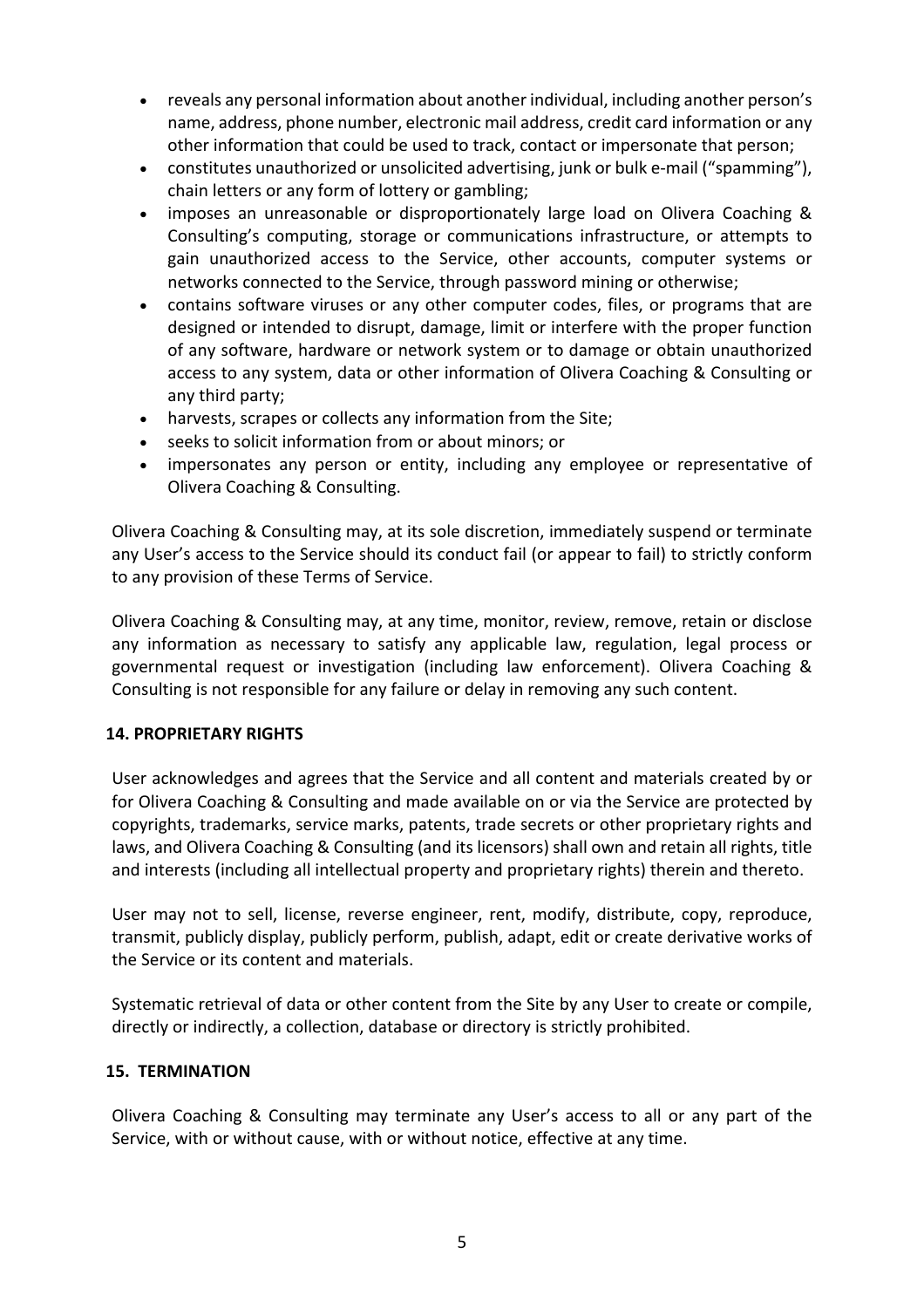Upon any termination, User shall immediately cease using the Service, except that (a) all obligations that accrued prior to the effective date of termination and all remedies for breach of the Terms of Service shall survive and (b) Sections 9 – 16 shall survive.

## **16. DISCLAIMER OF ALL WARRANTIES**

THE SERVICE IS PROVIDED "AS IS" AND "AS AVAILABLE". THE SERVICE IS PROVIDED WITHOUT WARRANTY OF ANY KIND, EXPRESS OR IMPLIED, INCLUDING, BUT NOT LIMITED TO, THE IMPLIED WARRANTIES OF TITLE, NON-INFRINGEMENT, INTEGRATION, MERCHANTABILITY AND FITNESS FOR A PARTICULAR PURPOSE, AND ANY WARRANTIES IMPLIED BY ANY COURSE OF PERFORMANCE OR USAGE OF TRADE, ALL OF WHICH ARE EXPRESSLY DISCLAIMED. OLIVERA COACHING & CONSULTING AND ITS AFFILIATES, LICENSORS AND SUPPLIERS DO NOT WARRANT THAT: (A) ANY INFORMATION WILL BE TIMELY, ACCURATE, RELIABLE OR CORRECT; (B) THE SERVICE WILL BE SECURE OR AVAILABLE AT ANY PARTICULAR TIME OR PLACE; (C) ANY DEFECTS OR ERRORS WILL BE CORRECTED; (D) THE SERVICE WILL BE FREE OF VIRUSES OR OTHER HARMFUL COMPONENTS; OR (E) ANY RESULT OR OUTCOME CAN BE ACHIEVED. USER'S USE OF THE SERVICE IS SOLELY AT ITS OWN RISK.

# **17. LIMITATION OF LIABILITY**

User agrees that Olivera Coaching & Consulting shall not be responsible or liable for any material or data sent or received or not sent or received through the Service. User agrees that Olivera Coaching & Consulting is not responsible or liable for any threatening, defamatory, obscene, offensive, illegal or other content or conduct of any third party or any infringement of another's rights, including intellectual property rights.

User agrees, in connection with any use of the Service: (a) to release Olivera Coaching & Consulting (and its licensors and suppliers) from any and all claims, demands, damages and liabilities, of any type and nature, known and unknown, suspected and unsuspected, disclosed and undisclosed, arising out of or in any way connected with use of the Service by such User (including any disputes with other Users using the Service); and (b) to attempt to settle any disputes directly with such other User or other third party.

IN NO EVENT SHALL OLIVERA COACHING & CONSULTING (OR ITS AFFILIATES, LICENSORS AND SUPPLIERS) BE LIABLE CONCERNING ANY SUBJECT MATTER RELATED TO THE SERVICE REGARDLESS OF THE FORM OF CLAIM OR ACTION (WHETHER IN CONTRACT, NEGLIGENCE, STRICT LIABILITY OR OTHERWISE), FOR ANY (A) MATTER BEYOND ITS REASONABLE CONTROL, (B) LOSS OR INACCURACY OF DATA, LOSS OR INTERRUPTION OF USE, OR COST OF PROCURING SUBSTITUTE TECHNOLOGY, GOODS OR SERVICES, (C) INDIRECT, PUNITIVE, INCIDENTAL, RELIANCE, SPECIAL, EXEMPLARY OR CONSEQUENTIAL DAMAGES INCLUDING, BUT NOT LIMITED TO, LOSS OF BUSINESS, REVENUES, PROFITS OR GOODWILL, OR (D) DAMAGES, IN THE AGGREGATE, IN EXCESS OF AMOUNTS PAID TO OLIVERA COACHING & CONSULTING BY USER (AND RETAINED BY OLIVERA COACHING & CONSULTING HEREUNDER DURING THE PREVIOUS 12-MONTH PERIOD) OR EUR50.00, WHICHEVER IS GREATER, EVEN IF OLIVERA COACHING & CONSULTING HAS BEEN ADVISED OF THE POSSIBILITY OF SUCH DAMAGES. THESE LIMITATIONS ARE INDEPENDENT FROM ALL OTHER PROVISIONS OF THIS AGREEMENT AND SHALL APPLY NOTWITHSTANDING THE FAILURE OF ANY REMEDY PROVIDED HEREIN.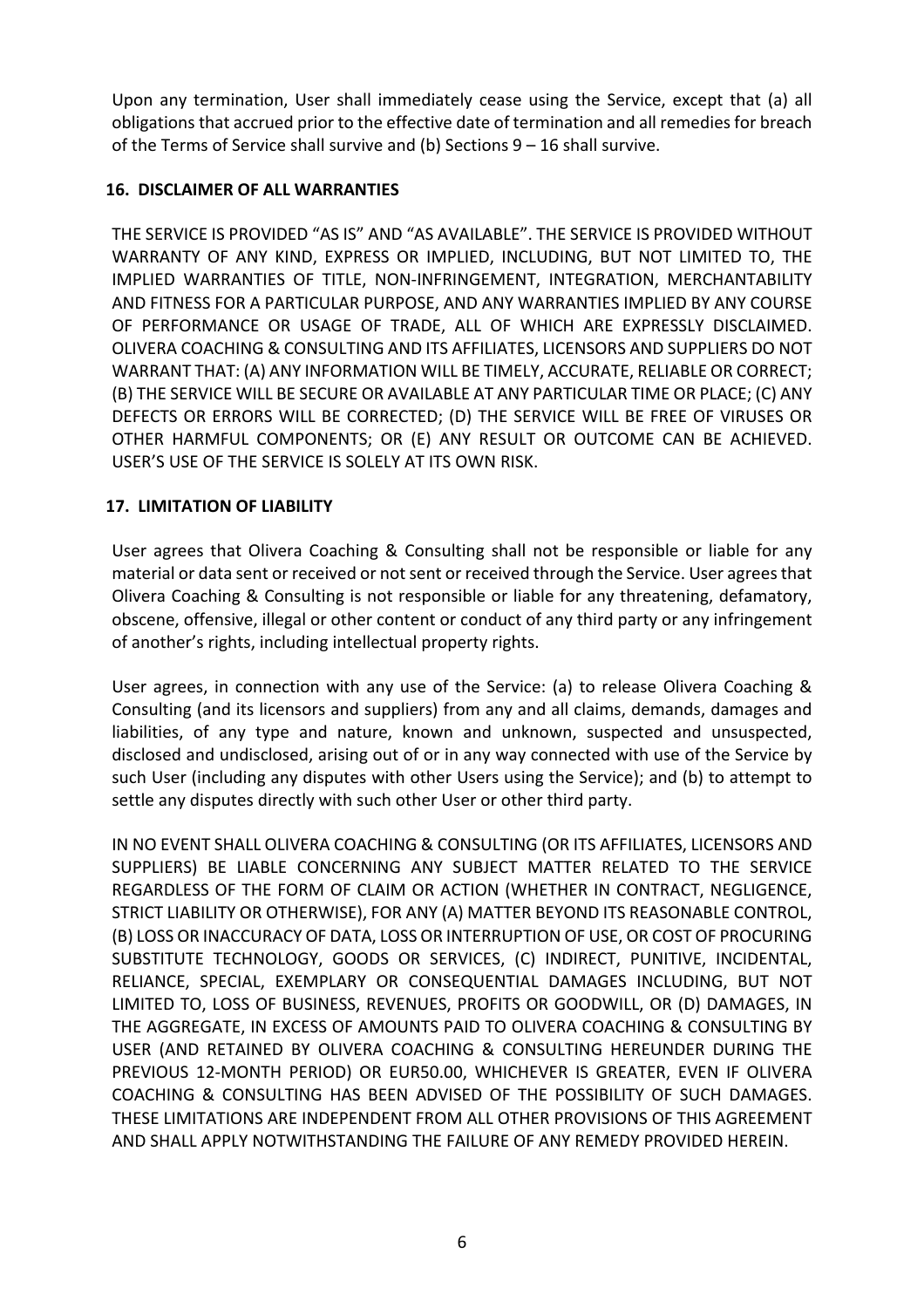SOME STATES AND OTHER JURISDICTIONS DO NOT ALLOW THE EXCLUSION OR LIMITATION OF LIABILITY FOR INCIDENTAL OR CONSEQUENTIAL DAMAGES, SO THE ABOVE LIMITATIONS AND EXCLUSIONS MAY NOT APPLY TO YOU.

## **18. INDEMNIFICATION**

User agrees to (a) defend Olivera Coaching & Consulting and its contractors and representatives against any action or suit by a third party that arises out of any transaction with Olivera Coaching & Consulting or another User in which User is involved, User's use or misuse of the Service, or User's breach of any of its representations, warranties or covenants under this Agreement and (b) indemnify Olivera Coaching & Consulting for settlement amounts or damages, liabilities, costs and expenses (including reasonable attorneys' fees) awarded and arising out of such a claim. Olivera Coaching & Consulting reserves the right to assume the exclusive defense and control of any matter otherwise subject to indemnification by User, in which event User will assist and cooperate with Olivera Coaching & Consulting in asserting any available defenses.

# **19. INTERNATIONAL USE**

Olivera Coaching & Consulting makes no representation that the coaching/consulting services are appropriate or legally available for use in locations outside the Netherlands, and accessing and using the Service is prohibited from territories where doing so would be illegal. Users that access the Service from other locations do so at their own initiative and are responsible for compliance with local laws.

## **20. DISPUTES; CHOICE OF LAW AND FORUM**

User and Olivera Coaching & Consulting agree that any claim or cause of action arising out of or related to the Service must commence within three (3) months after the claim or cause of action arose; otherwise, such cause of action is permanently barred.

The Terms of Service shall be governed by and construed in accordance with the laws of the Kingdom of The Netherlands. In the event of any conflict between the Kingdom of The Netherlands and foreign laws, rules and regulations, the Kingdom of The Netherlands laws, rules and regulations shall govern. The United Nations Convention on Contracts for the International Sale of Goods shall not apply to the Terms of Service. User expressly agrees that the exclusive jurisdiction for any claim or action arising out of or relating to the Terms of Service or use of the Site or Service shall be in the Kingdom of The Netherlands, and User further agrees and submits to the exercise of personal jurisdiction of such courts for the purpose of litigating any such claim or action. Use of the Service is not authorized in any jurisdiction that does not give effect to all provisions of the Terms of Service, including without limitation, this section.

# **21. INTEGRATION AND SEVERABILITY**

The Terms of Service (including the Policies) are the entire agreement between client and Olivera Coaching & Consulting with respect to access, use and operation of the Service, and supersede all prior or contemporaneous communications and proposals (whether oral, written or electronic) between client and Olivera Coaching & Consulting with respect to the Service. If any provision of the Terms of Service is found to be unenforceable or invalid, that